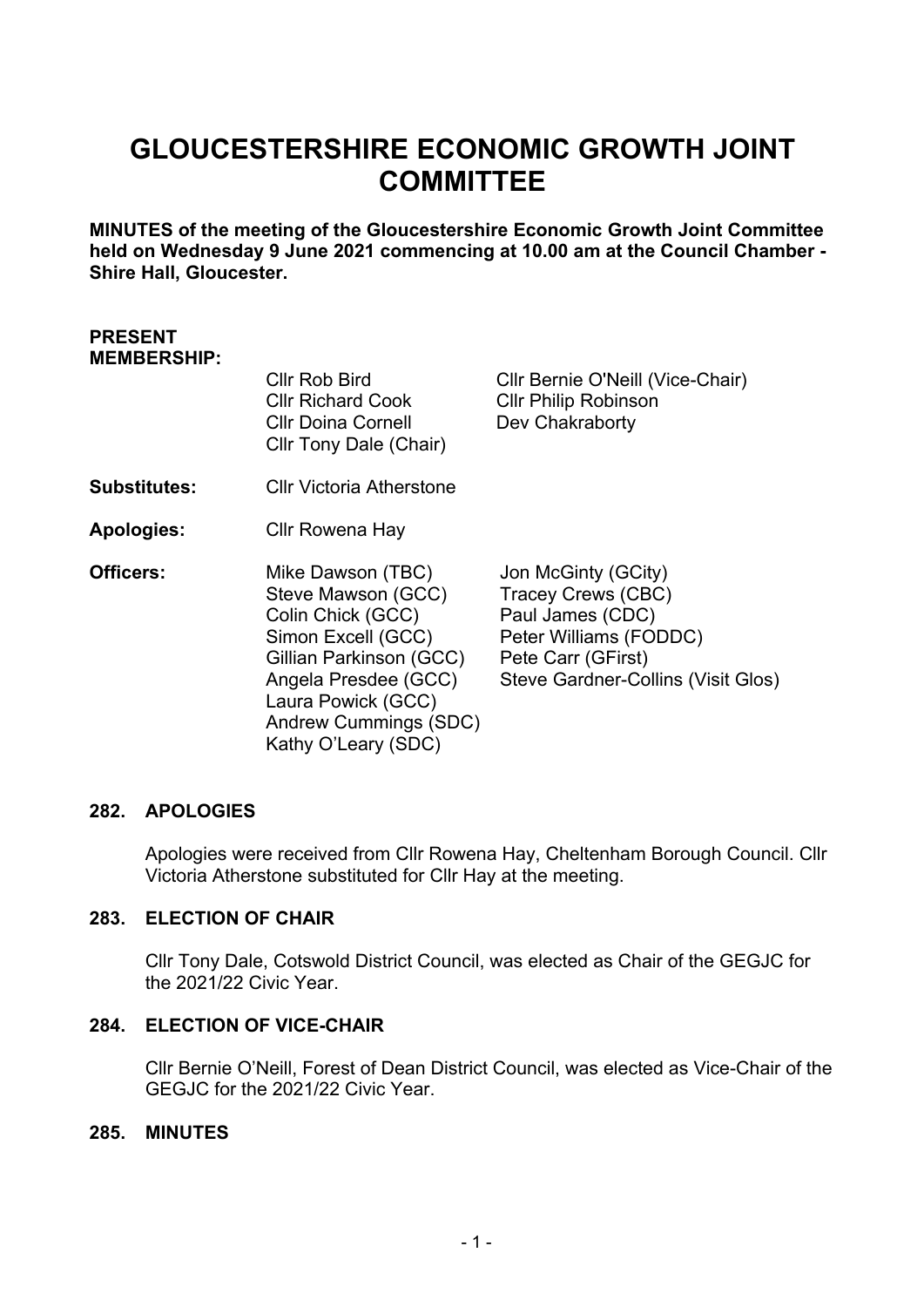The minutes of the meeting held on 10 March 2021 were agreed as a correct record.

## **286. DECLARATIONS OF INTEREST**

No declarations of interest were made at the meeting.

# **287. GEGJC TERMS OF REFERENCE**

Gillian Parkinson, Head of Legal Services, GCC, reminded the Committee of the governance arrangements for the GEGJC and for its scrutiny.

It was understood that the GEGJC was the only joint committee in Gloucestershire which had joint decision-making powers, and that one elected member from each partner authority had a vote on the Committee. The LEP representative on the Committee was non-voting.

It was also understood that the initial five-year term for the GEGJC had been extended in September 2020 for a further 18 months until March 2022.

# **288. GLOUCESTERSHIRE ECONOMIC GROWTH AGENDA**

Colin Chick, Executive Director of Economy, Environment and Infrastructure, GCC, provided the Committee with an overview of the current economic growth agenda for Gloucestershire, on progress with the GCC Covid-19 recovery plan, and introduced members to the Gloucestershire economic growth dashboard.

The Committee was informed that unemployment in Gloucestershire had increased by just over 2 percent since the Covid-19 pandemic began to 4.5% in April 2021, and over 38,000 individuals were furloughed in March 2021.

It was acknowledged that it was still not fully known as to what the County would be recovering from as the pandemic was still ongoing, however this may become clearer from September.

Members noted that the GCC's action plan for recovery was focused around three themes: people, place and connectivity; skills and employment; and infrastructure, economy and growth.

Progress had been made against the action plan in the following areas:

- Social value through early work with the Social Value Portal:
- Anchor institutions working with other organisations within Gloucestershire, such as the NHS, to address health inequalities;
- Adult education including the development of an employment and skills hub to enable individuals to find support in one place;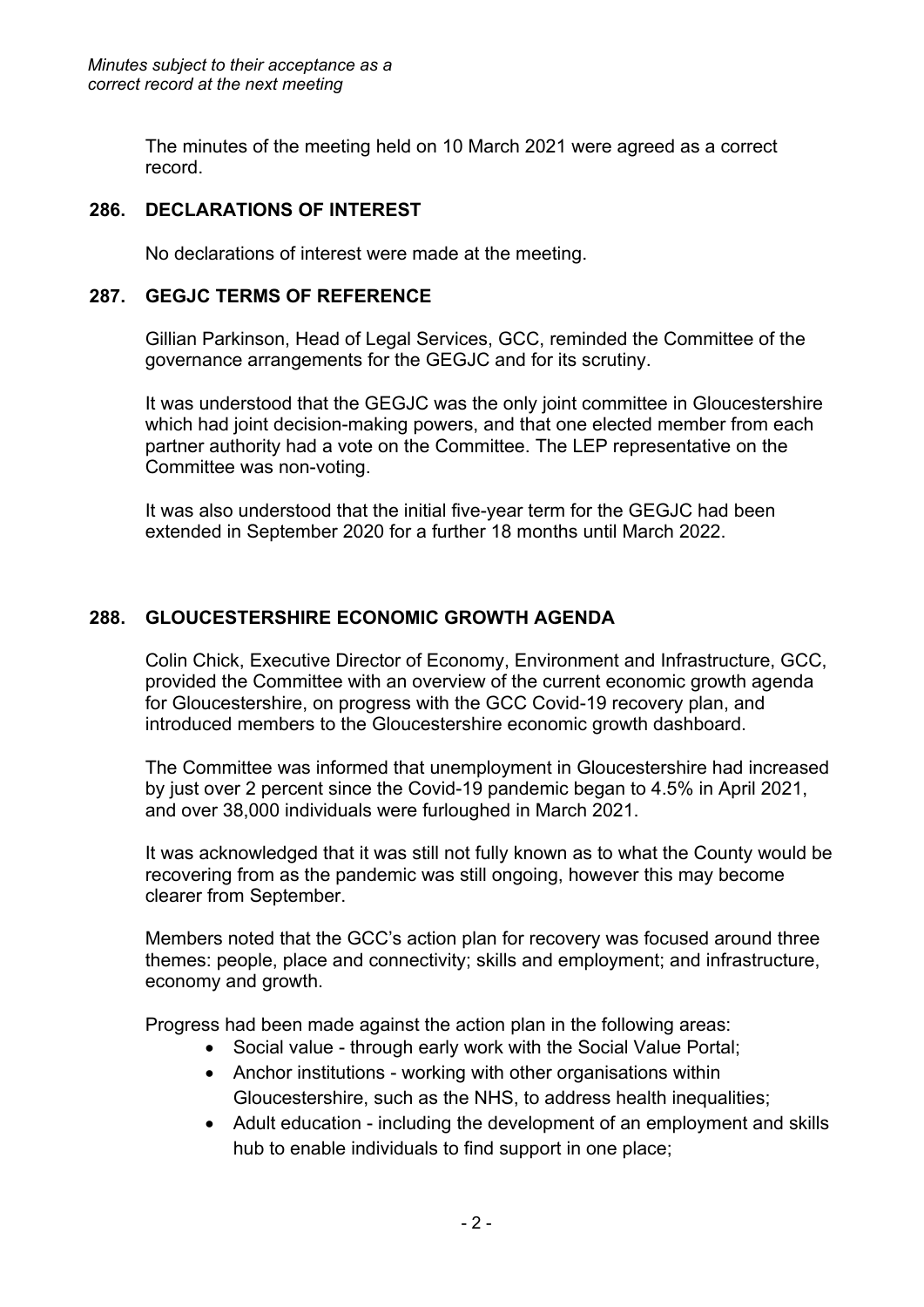- Inclusive Employment including the launch of the 'Work for Me' pilot and Inclusivity Works initiative, as well as the Kickstart Programme which had identified over 400 job opportunities; and
- Innovation Labs locations had been identified in Tewkesbury, Stroud and Cheltenham for the further rollout of innovation labs and plans were being drawn up to commence refurbishment within the next two months at the Stroud and Tewkesbury locations.

Work was also ongoing to progress wider strategic proposals and developments including M5 Junction 10, the A417 Missing Link, and cycle routes between Cheltenham and Gloucester and beyond.

The Committee was provided with a demonstration of the economic recovery dashboard, which had been developed in order to monitor progress against key indicators, and would be presented at future GEGJC meetings to inform further discussions and decision-making.

One member queried, in relation to social value, whether there were plans to address areas such as food poverty, growing your own food, and cooking skills, particularly as they were linked to issues such as healthy living and the impact this had on the NHS. In response, it was explained that this was an area that needed looking into.

It was requested that data relating to the Kickstart Programme and on businesses, including start-ups and failures, be included in the economic recovery dashboard.

Clarification was sought regarding the data on job postings within the dashboard and whether this included postings from the hospitality sector.

Following a query on cycle ways in the Forest of Dean, it was understood that £1million had been invested into cycle ways at Lydney, and that other leisure schemes were being promoted.

In response to a query on libraries and their use for developing skills and employability, it was explained that creative art programmes were already being run at libraries for young people, and that libraries were being used as centres for all ages.

There was a further request for an update to be provided at a future meeting on the progress of the anchor institution task and finish group.

# **289. GLOUCESTERSHIRE COVID-19 ECONOMIC RECOVERY**

Mike Dawson, Chair of the GEGJC Senior Officer Group (SOG), introduced the item on Gloucestershire Covid-19 economic recovery, commenting on the strength of partnership between the district and county councils and GFirst LEP. Lead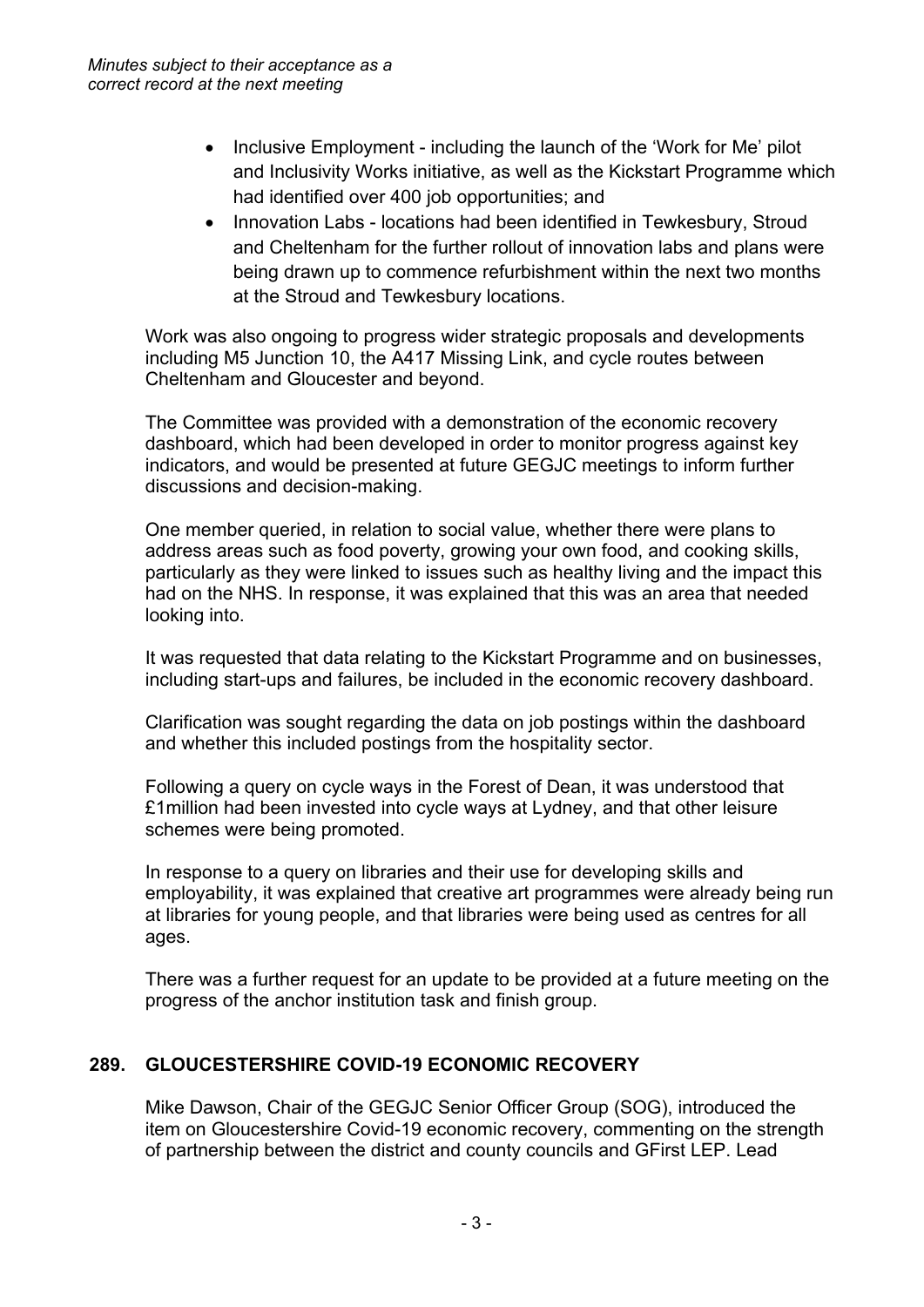officers from the district councils were then invited to provide an update on their economic recovery activity:

# **Cheltenham Borough Council**

- The Cheltenham Economic Recovery task force had been established alongside sub groups working alongside specialists to engage with the key issues, including a tourism and visitor economy sub group; a skills sub group; and a sub group for reimagining the town centre.
- The Cyber development was progressing, with the appointment of the preferred developer taking place in July.

# **Cotswold District Council**

- The Cotswold Economic Advisory Group had been established involving key stakeholders, businesses and institutions to oversee the action plan for the economic growth strategy.
- Work was underway on the construction of the new digital skills centre in **Cirencester**
- There was a focus on town centres with COVID recovery officers assisting the safe reopening of businesses, and business advisers providing support.
- Webinars had been provided to the hospitality sector and Cotswold Tourism had set up online digital training.
- Welcome Back funding had been received which would be used to help high streets and local businesses reopen safely and successfully.
- ZeroAvia was opening a facility at Cotswold Airport to develop a hydrogen-powered aircraft, which would create 50 jobs and have the potential to grow should the product development be successful.

## **Forest of Dean District Council**

- A Forest Recovery Action Group had been established to address economic wellbeing, community wellbeing, and environment and climate change.
- There was a focus on tourism and hospitality including looking at grants, and work to increase overnight stays in the district.
- A bid was being pursued for the Levelling Up fund for the regeneration of Cinderford town centre.

## **Gloucester City Council**

- The Council's focus was on the repurposing and regeneration of the city centre.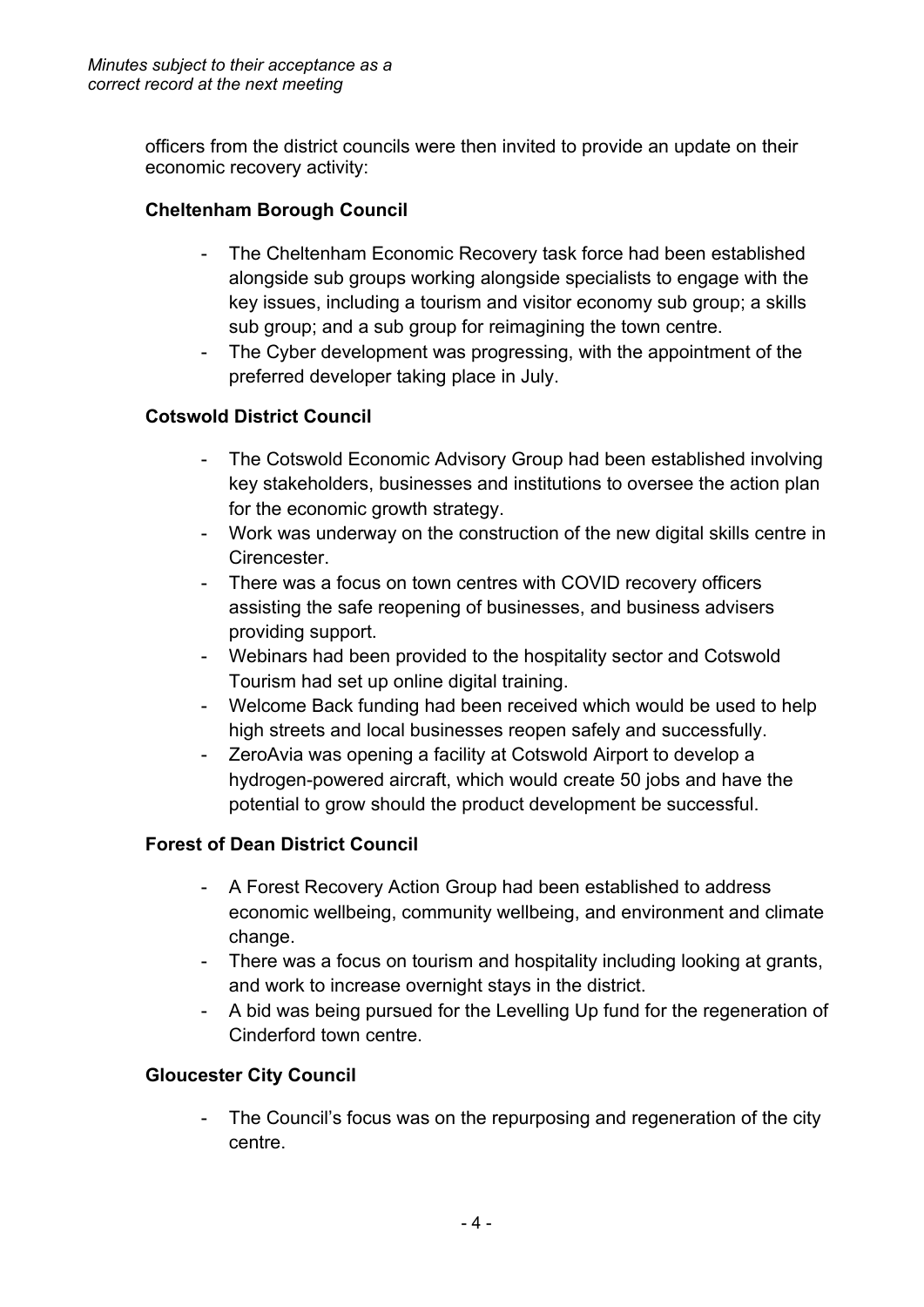- A bid had been submitted to the Levelling Up fund to support this, and would go towards the repurposing of the Debenhams building, which had been purchased by the University of Gloucestershire and would form part of the wider regeneration of the town centre, as well as the development of the Forum and the repurposing of the Fleece building.

# **Stroud District Council**

- The Council was focussing on four overarching themes: economic wellbeing; community; market towns; and housing.
- These would be driven forward by the committee system at the Council.
- The Land Release Fund bid had been successful to support the regeneration of Brimscombe Port.
- Funding from the Zero Carbon Public Estate fund would be used to repurpose and retrofit public buildings and sites.
- Funding from the Welcome Back fund would go towards providing footfall counters and supporting local businesses digitally.
- A strategy to understand economic development for the council, including which sectors had been particularly affected by the pandemic and how resources could be best focussed, was being developed.

# **Tewkesbury Borough Council**

- The Council's recovery plan was focused on tourism and long term essential infrastructure.
- Business grants had been received and were being spent to support businesses across the district.
- The Growth Hub was reopening fully this month.
- A £2million scheme to improve Tewkesbury high street had been developed.
- The Council was working with the local community to bring forward celebrations for Tewkesbury Abbey which was 900 years old this year.
- Tourism businesses were being supported where possible, and a large number of applications for events had been received.
- A large number of planning applications had also been received.

# **290. EMPLOYMENT AND SKILLS STRATEGY**

Pete Carr, Director of Employment and Skills, GFirst LEP, updated the Committee on progress with the development of the Employment and Skills Strategy.

Members were informed that, since the last meeting, the focus had been on building up the employment and skills evidence base in order to progress the strategy, which would be evidence-led.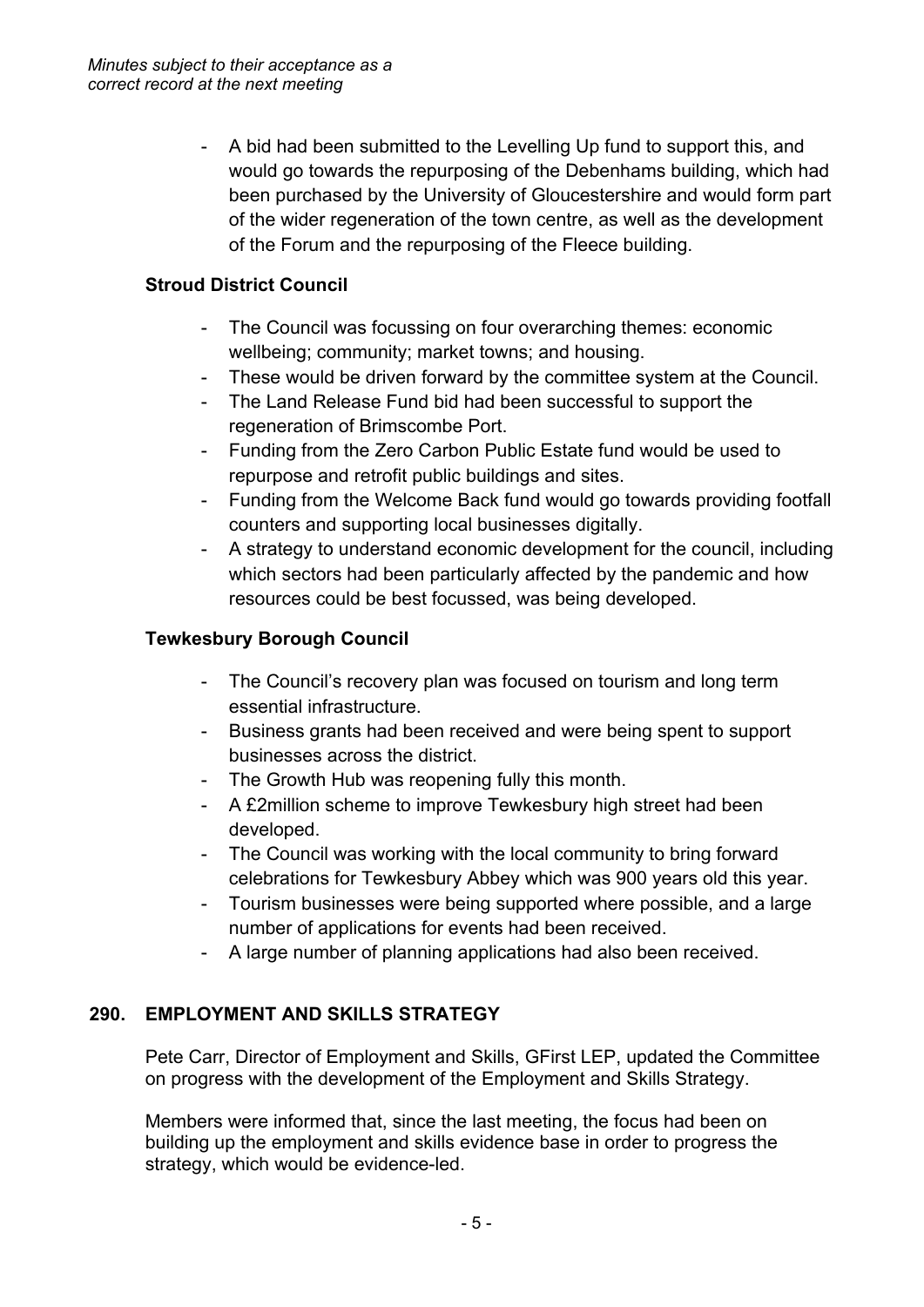Members were advised that the strategy would be divided into three main parts:

- Skills for businesses: The skills needs of local businesses needed to be highlighted and consideration needed to be given as to how sectors would be supported. The green skills agenda and cyber and digital skills agenda would also need to be incorporated.
- Skills support for individuals: This would require buy-in from businesses to support individuals on initiatives ranging from career talks, through to Kickstart placements.
- Skills intelligence and investment: The Skills Portal and the Employment and Skills Hub would draw together resources to maximise the support and information offer.

It was understood that further funding for the strategy was being pursued. Discussions with LEP business groups and the GEGJC SOG would be the starting point for the development of the strategy.

The Committee noted that the strategy would be presented at its next meeting for its consideration.

One member queried, referring to a shortage in chefs, how a shortage of skills in a range of sectors had been able to develop, and how this would be addressed?

Pete Carr explained that a number of factors could affect a shortage in skills, and consideration needed to be given as to what the training needs were and how businesses could be helped with resources.

It was also suggested that the issues may not be due to a lack of skills, but because of working conditions and pay in certain sectors. It was also commented that any actions to address the issues should be strategic and focused on the long term skills needs.

## **291. COMMUNITY RENEWAL FUND**

Colin Chick advised the Committee on the projects that formed Gloucestershire's formal submission to the UK Community Renewal Fund.

The UK Community Renewal Fund provided £220m of matched grant funding for revenue projects of up to £3m per place to be completed between August 2021 and the end of March 2022. Funding submissions were required to be submitted by 18 June 2021.

The Committee was informed that because the money would be shared across the Country and the Government had already earmarked 100 places for funding, the decision was made to focus on one or two good bids for Gloucestershire's submission.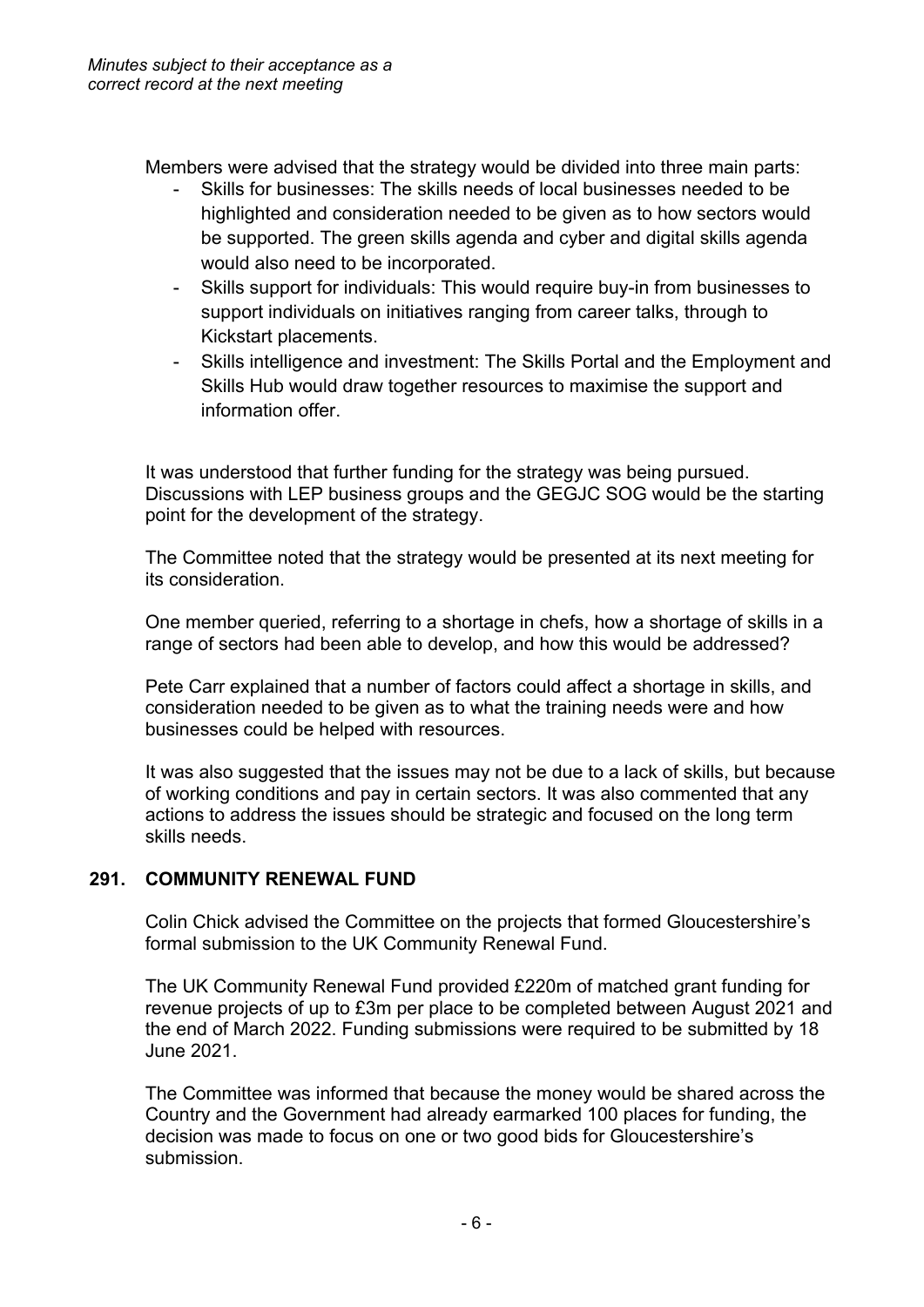Following the completion of an assessment process, two projects would form part of Gloucestershire's Community Renewal Fund Submission, as detailed in the report papers attached to the agenda.

In response to a query as to whether GCC could engage with the districts on the projects, it was explained that the projects were county-wide and that the involvement of all partners would be key.

An update on the Community Renewal Fund bid would be provided at the next Committee meeting.

#### **292. PRESENTATION OF THE VISIT GLOUCESTERSHIRE TOURISM RECOVERY STRATEGY AND VISITOR ECONOMY ACTIVITY PLAN**

Steve Gardner-Collins, Director of the Visit Gloucestershire Partnership, gave a presentation to the Committee on the Visit Gloucestershire strategy and action plan.

The Committee was informed that currently a number of organisations promoted tourism within the County, and that there were currently 35 different websites for people to research tourism activities in Gloucestershire, which could be confusing. The Visit Gloucestershire Partnership aimed to help grow Gloucestershire's offer for tourists, addressing how the County is sold to them at the beginning through to the experience they have when visiting.

It was explained that the strategy was aimed at encouraging visitors to stay longer in the County, across all areas of the Gloucestershire, and was aligned to the Gloucestershire 2050 agenda. Members noted that five outcomes had been identified as part of the strategy.

Over the next few months, consideration would be given as to how the strategy would be delivered, including identifying any funding available for the project.

One member queried whether it was realistic to expect visitors to stay in Gloucestershire longer than 1 or 2 nights. In response, it was explained that it was about creating opportunities for people to stay longer, such as creating itineraries, or promoting different types of holidays, such as activity holidays or wellbeing holidays, and bringing all that information together in one place.

In response to a query about job vacancies in hospitality not being filled, it was explained that there needed to be a change as to how jobs in this sector were viewed, and that young people needed to be encouraged that they could have a successful career in hospitality.

One member asked whether Visit Gloucestershire had enough funding and whether its relationships with the district councils were strong. It was understood that Visit Gloucestershire was working sensitively in partnership with these organisations as they were responsible for tourism within their areas, and it was also noted that if tourism strategies were developed on a county-wide basis, more funding opportunities would be available.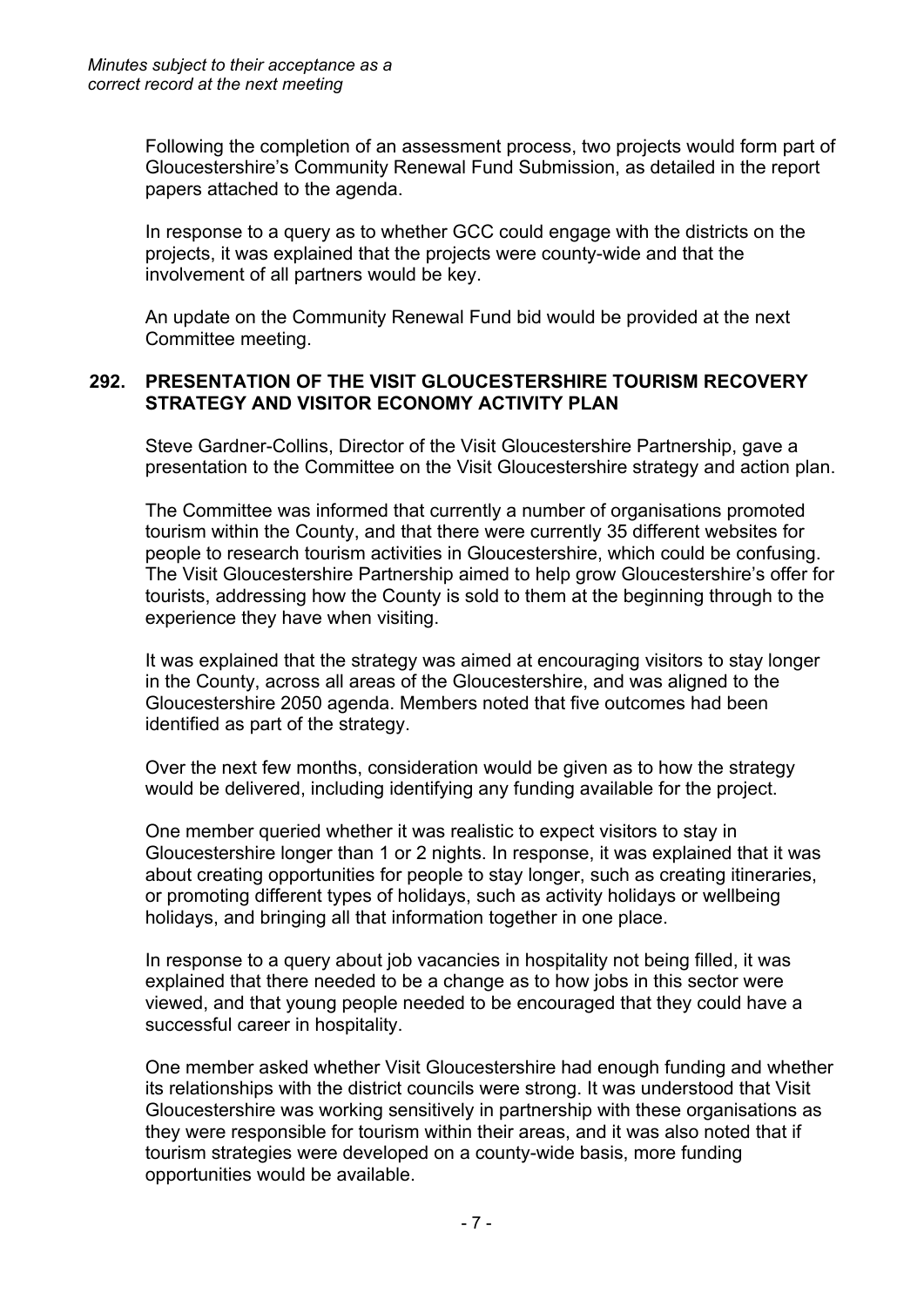Clarification was sought regarding another website with the address visit Gloucestershire. It was noted that this was run by an individual and that the Visit Gloucestershire Partnership visitor website was not yet consumer facing.

It was suggested that the strong existing Cotswold tourism brand could be capitalised on as part of the strategy. In response, it was advised that as this branding was an asset, they needed to be careful not to overuse it and therefore devalue it.

Clarification was also sought on the difference between a Strategic Management Organisation and a Destination Management Organisation.

## **293. GFIRST LEP UPDATE**

Dev Chakraborty, Deputy Chief Executive of GFirst LEP, presented the Committee with an update on the work of the GFirst LEP.

Members were updated on progress with the five projects funded by the LEP's successful bid to the Government's Getting Building Fund. These projects would create over 800 new jobs, and of these projects, the Gloucestershire Applied Digital Skills Centre in Cirencester and the Construction Education Centre at Cinderford had started being built.

The Committee, as informed earlier on in the meeting, was reminded that ZeroAvia was to open a major facility at Cotswold Airport as its base to develop a hydrogenelectric powered aircraft.

The County Section 151 officers were thanked for supporting the pooling together of their Additional Restrictions Grant allocations in order to offer grants to SMEs to help them trade online. The promotional campaign for this would begin in July.

Finally, members were advised that recruitment was currently underway for the LEP Board as 5 private sector board members had reached the end of their terms.

## **294. BUSINESS RATE POOL**

Andrew Cummings, Strategic Director of Resources, Stroud District Council, provided the Committee with an update on the Gloucestershire Business Rate Pool.

Members were informed that 5 out of the 6 district councils had finalised their accounts for the year and that an estimated £800k would be transferred to the SEDF for 2020/21.

The Pool would be continuing into 2021/22, and several major risk factors had been removed, including the challenge by NHS foundation trusts seeking charitable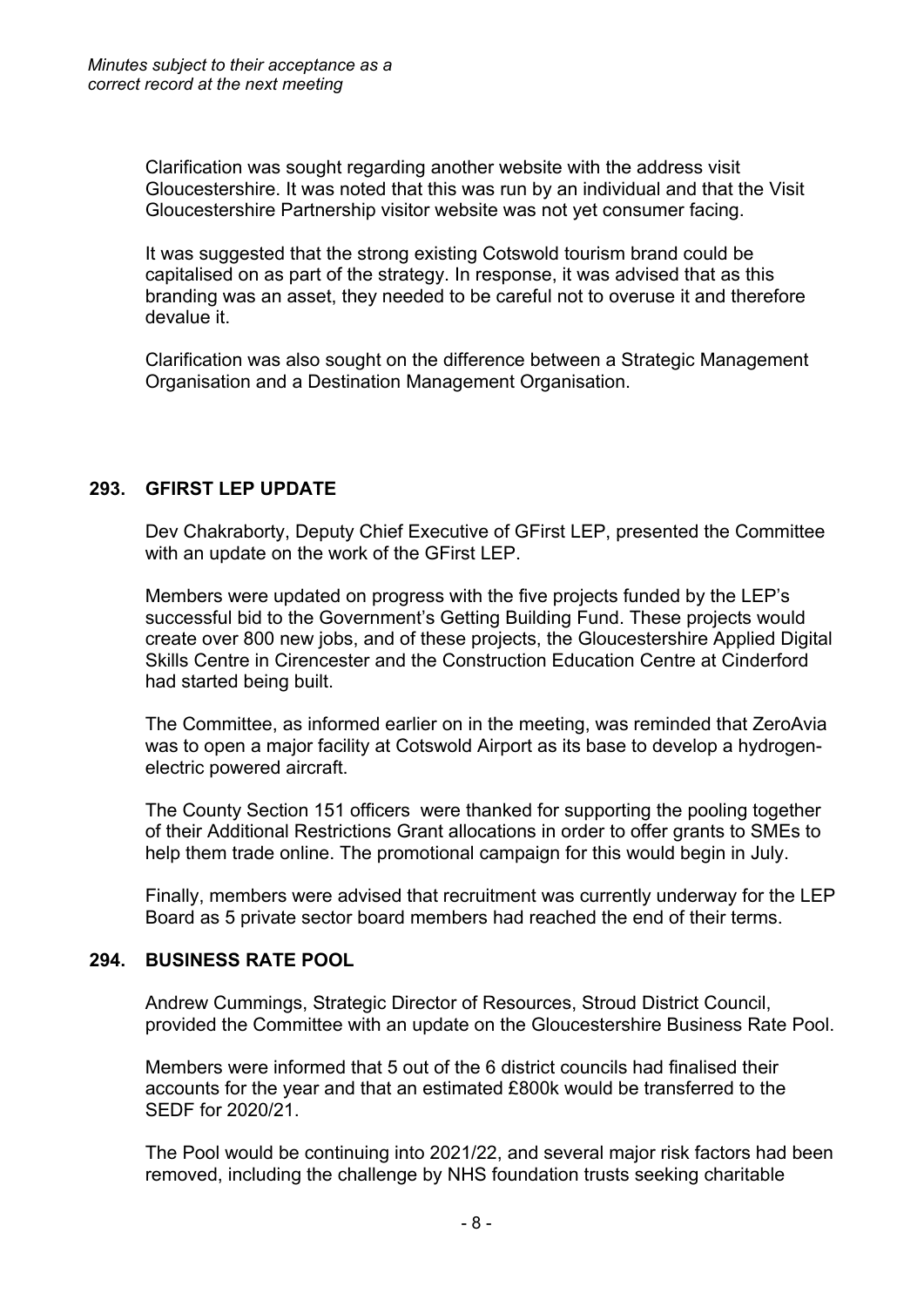status. Additionally, it was clarified that legislation had been passed to prohibit Covid 'Material Change in Circumstances', which otherwise would have meant reductions in the levels of business rates collected and therefore impacted on the pool position.

Steve Mawson, S151 Officer at Gloucestershire County Council, expressed the view that the business rates pool model was not sustainable, and that it was unlikely the pool would stay long term. The Committee would be advised as soon as any announcements on changes to the system were made.

Mike Dawson presented the request for SEDF funding to support transport modelling costs associated with local plan development and provide additional strategic planning resource at Gloucestershire County Council to support the development of all local plans and the delivery of major county growth projects.

It was explained that the transport modelling costs to the local planning authority were significant and a number of authorities had difficulties meeting these costs, which could impact on plans being delayed. It was also proposed that some of the funding be used by GCC to fund the employment of two planning officers on a fixed term basis.

A provision had been included whereby any money not spent would be given back to the SEDF, and should any further funding be required, a further request would need to be made for consideration by this Committee. It was clarified that the funding would be taken from the SEDF in one lump sum, and would be held by the individual planning authorities and by Tewkesbury for the JCS authorities.

There was a query as to how this project would be funded if there were no pooling arrangements to call upon. In response it was understood that authorities would have to fund themselves, however this could result in delays to the planning process. It was also noted that the LEP match funding would remain in place this year and next year, although nationally there was to be a review of LEPS, at which point this funding may need to be reviewed.

In response to a query, it was recognised that there were different transport models for different areas of the County which needed to be integrated.

In response to a further query, it was clarified that costs had been worked out by GCC and the local planning authorities. Additionally, it was understood that currently, a consultant was paid to build and operate the transport models which was expensive, and a more financially sustainable option may need to be considered going forward.

On being put to a vote, it was

#### *RESOLVED to*